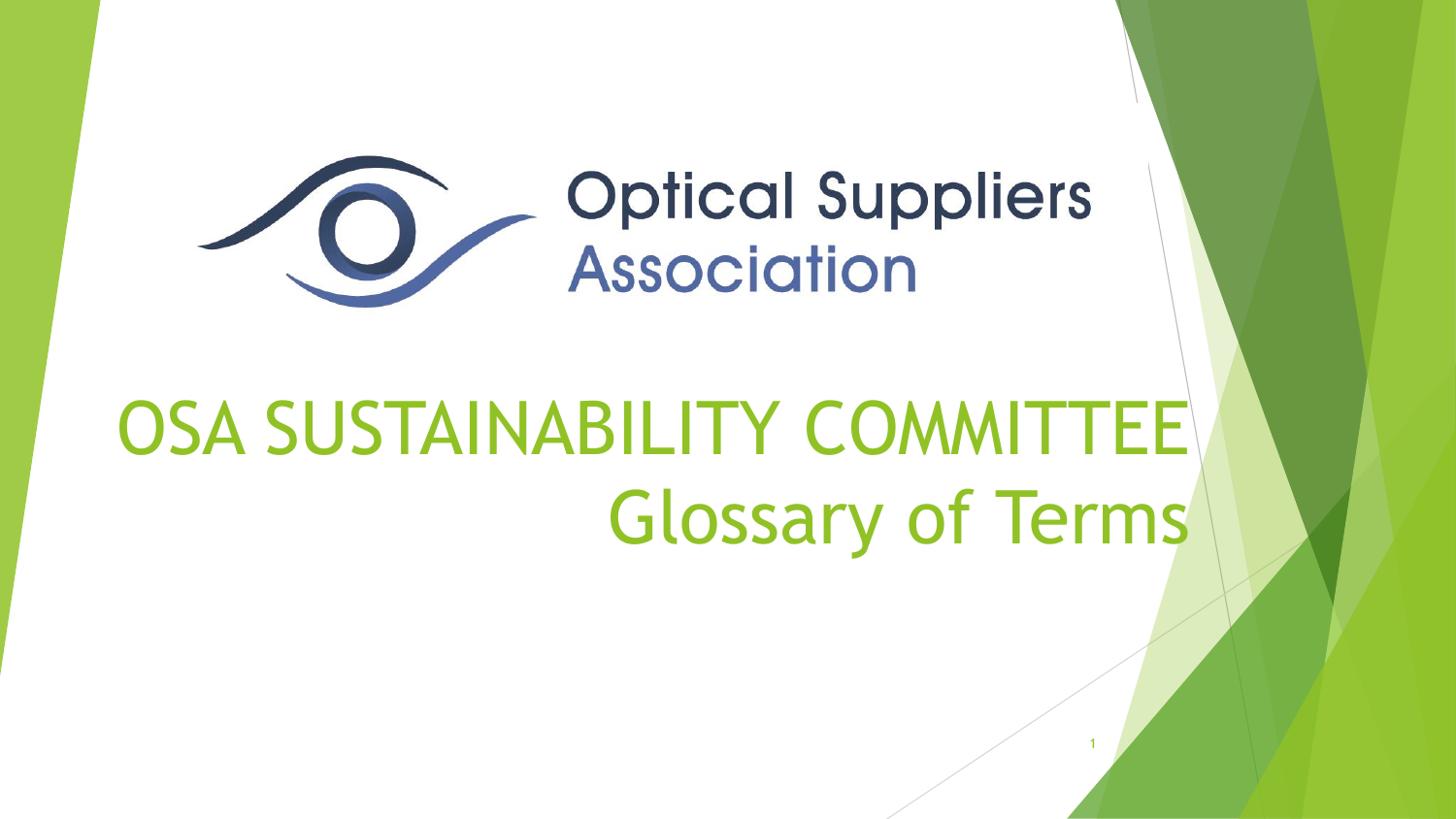### **Accreditation and Certification**

The [fact](https://dictionary.cambridge.org/dictionary/english/fact) of being officially recognised, accepted, or approved of, or the act of officially recognizing, accepting, or approving of something the process of earning an official document, or The act of providing an official document, as proof that something has happened or been done. \*Cambridge Dictionary *Please see page [23](#page-22-0) for links to websites that provide information on standards, certification, and accreditation.*

# **Anaerobic digestion**

The chemical process in which organic matter is broken down by microorganisms in the absence of <u>oxygen</u>, which results in the generation of [carbon dioxide](https://www.britannica.com/science/carbon-dioxide) (CO<sub>2</sub>) and methane (CH<sub>4</sub>). Materials high in organic content, such as municipal [wastewater,](https://www.britannica.com/technology/wastewater-treatment) livestock waste, agricultural waste, and food wastes, may all undergo anaerobic [digestion.](https://www.britannica.com/science/digestion-biology) The [methane](https://www.britannica.com/science/methane) gas produced may be collected and used directly as a fuel for [cooking](https://www.britannica.com/topic/cooking) or [heating](https://www.britannica.com/science/heat), or it can be burned to generate electricity. Unlike the production of methane from gas wells, anaerobic digestion is a [renewable source](https://www.britannica.com/science/renewable-energy) of energy. \*Britannica

#### **Bio-based plastics**

Bio-based plastics are fully or partially made from biological resources (such as wood, castor seed oil, <sub>2</sub> or cotton) rather than fossil raw materials. They are not necessarily compostable or biodegradable.

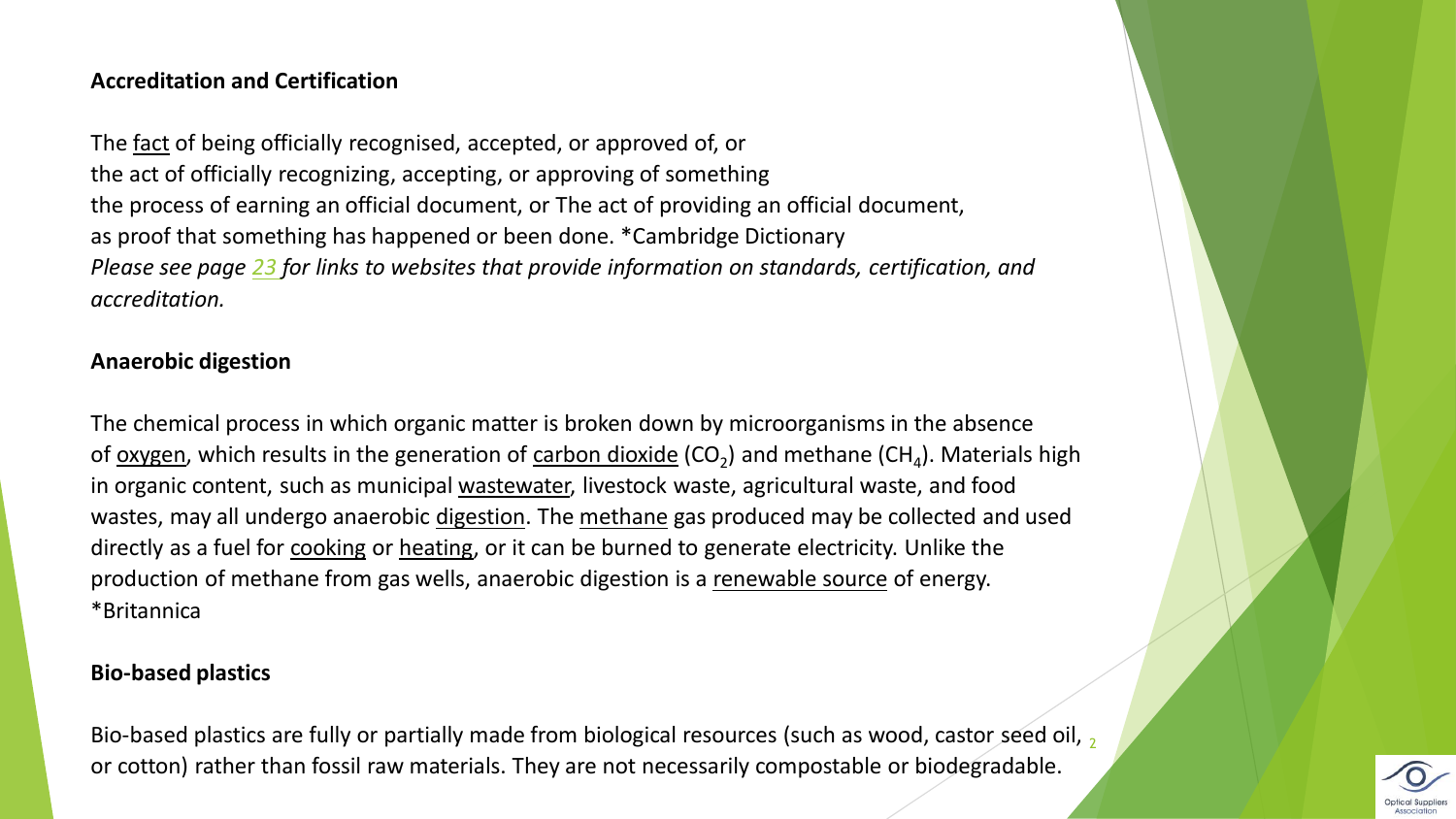#### **Bio-degradable and compostable**

Biodegradable and compostable plastics biodegrade in certain conditions. They may be made from fossil-fuel based materials. They can contribute to reducing 'unavoidable' littering, but do not fully solve the littering problem.

**Example in optics: At the time of publishing, demo lenses, polybags, and some frame materials can be biodegradable.**

ISO 14855-1:2005 specifies a method for the determination of the ultimate aerobic biodegradability of plastics, based on organic compounds, under controlled composting conditions by measurement of the amount of carbon dioxide evolved and the degree of disintegration of the plastic at the end of the test.

ISO 15985:2014 specifies a method for the evaluation of the ultimate anaerobic biodegradability of plastics based on organic compounds under high-solids anaerobic-digestion conditions by measurement of evolved biogas at the end of the test.

#### **Bioenergy**

Bioenergy refers to electricity and gas that is generated from organic matter, known as biomass. This can be anything from plants and timber to agricultural and food waste – and even sewage. The term bioenergy also covers transport fuels produced from organic matter. But on this page, we're just focusing on how it's used to generate electricity and carbon-neutral gas. \*goodenergy.co.uk

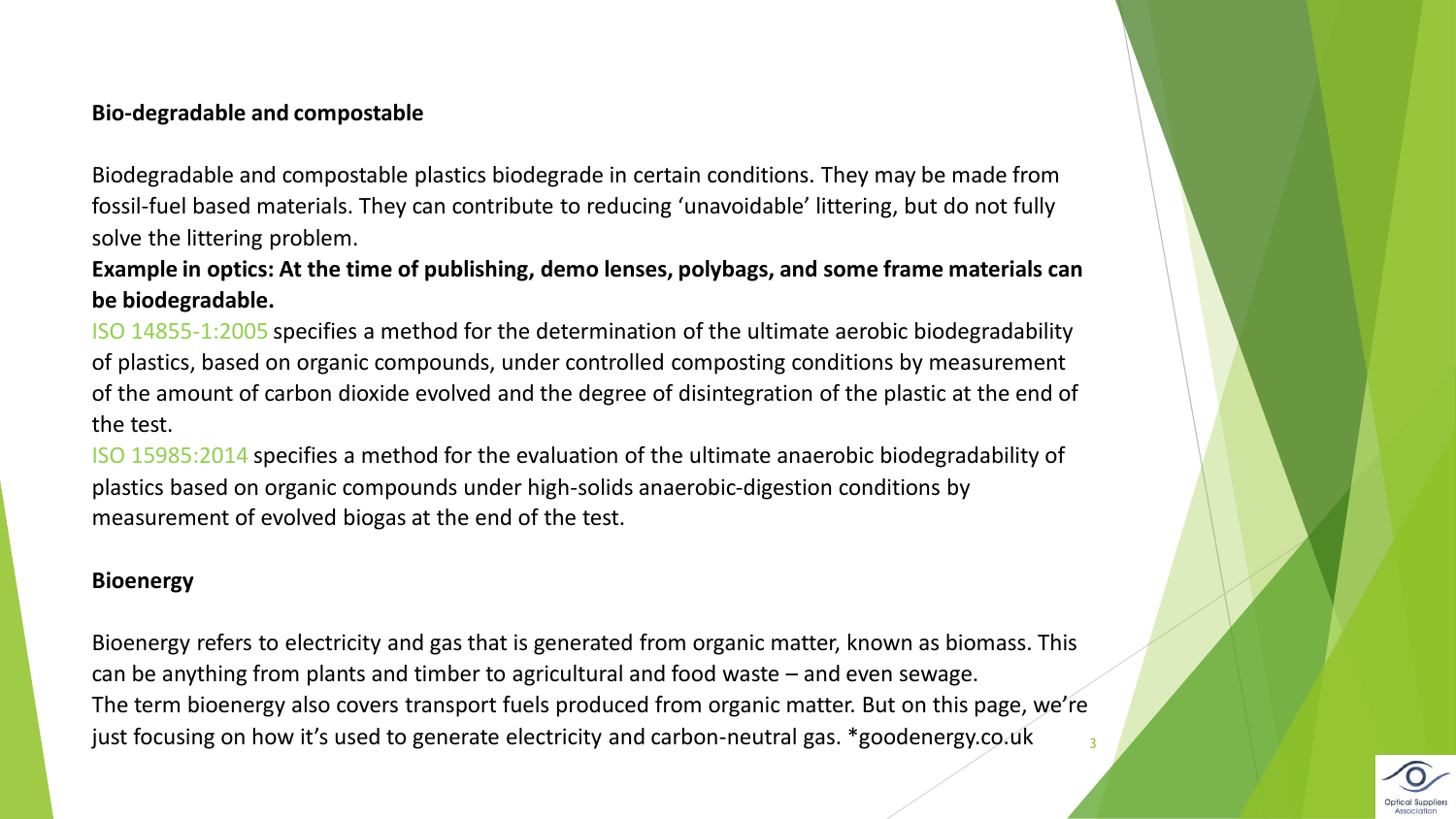#### **Biomass**

Biomass is biological material derived from living, or recently living organisms. In the context of biomass for energy, this is often used to mean plant-based material, but biomass can equally apply to both animal and vegetable-derived material. \*forestresearch.gov.uk

# **By-products**

An incidental or secondary product made in the manufacture or synthesis of something else. Usually industrial or biological processes. \*Merriam-Webster

# Carbon/carbon dioxide (CO<sub>2)</sub>

In the context of climate change, 'carbon' is used as shorthand for 'carbon dioxide' in terms such as carbon emissions, carbon footprint and carbon capture.

Carbon Dioxide (CO<sub>2</sub>) occurs naturally and is vital for many eco systems. For example, plants and trees take in carbon dioxide to create energy via photosynthesis, releasing the oxygen that we breathe in the process.

However, carbon dioxide is also released by burning fossil fuels. More carbon dioxide is being released into the in the atmosphere than can be absorbed by the earth's plant life and oceans. This is a problem because, as a greenhouse gas, carbon dioxide in the atmosphere stops heat energy escaping and causes global heating. <sup>4</sup>

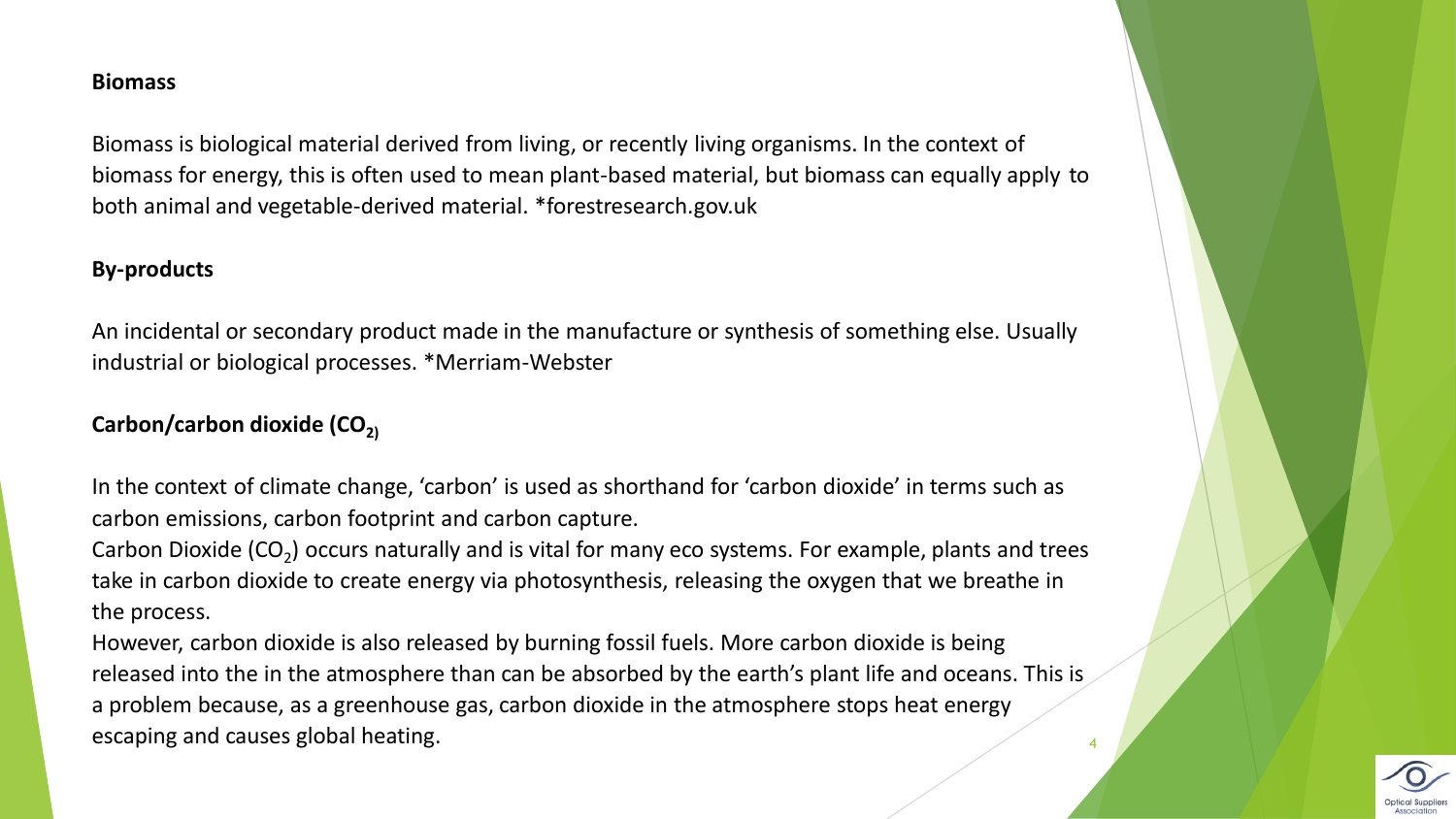# **Carbon Footprint**

The amount of greenhouse gases and specifically carbon dioxide emitted by something (such as a person's activities or a product's manufacture and transport) during a given period. Consumption of all the goods and services used. Results are typically presented as a single indicator in equivalent kilograms of carbon dioxide (kg  $CO<sub>2</sub>e$ ). Guidance is included in the ISO 14067 standard. **Example in optics - reduce carbon footprint through shipping by sea rather than by air. Reduce volume of goods – e.g foldable cases.** 

#### **Carbon Neutral**

Having or resulting in no net addition of carbon dioxide to the atmosphere. \*Merriam Webster

#### **Carbon Offset**

An action or activity (such as the planting of trees, seagrass, or carbon [sequestration\)](https://www.merriam-webster.com/dictionary/sequestration) that compensates for the emission of carbon dioxide or other [greenhouse gases](https://www.merriam-webster.com/dictionary/greenhouse%20gas) into the atmosphere. **Example in optics – <https://onetreeplanted.org/collections/europe/products/united-kingdom>**

#### **Castor seed oil-based**

A material obtained through chemical processes from the renewable raw material castor oil. \*emsgrivory.com **Example in optics: Some injection plastics can use 45% to 62% of castor seed oil. Please note it is not recommended to use alcohol or solvent-based cleaners when using this material. Some manufacturers may stipulate cold glazing.**

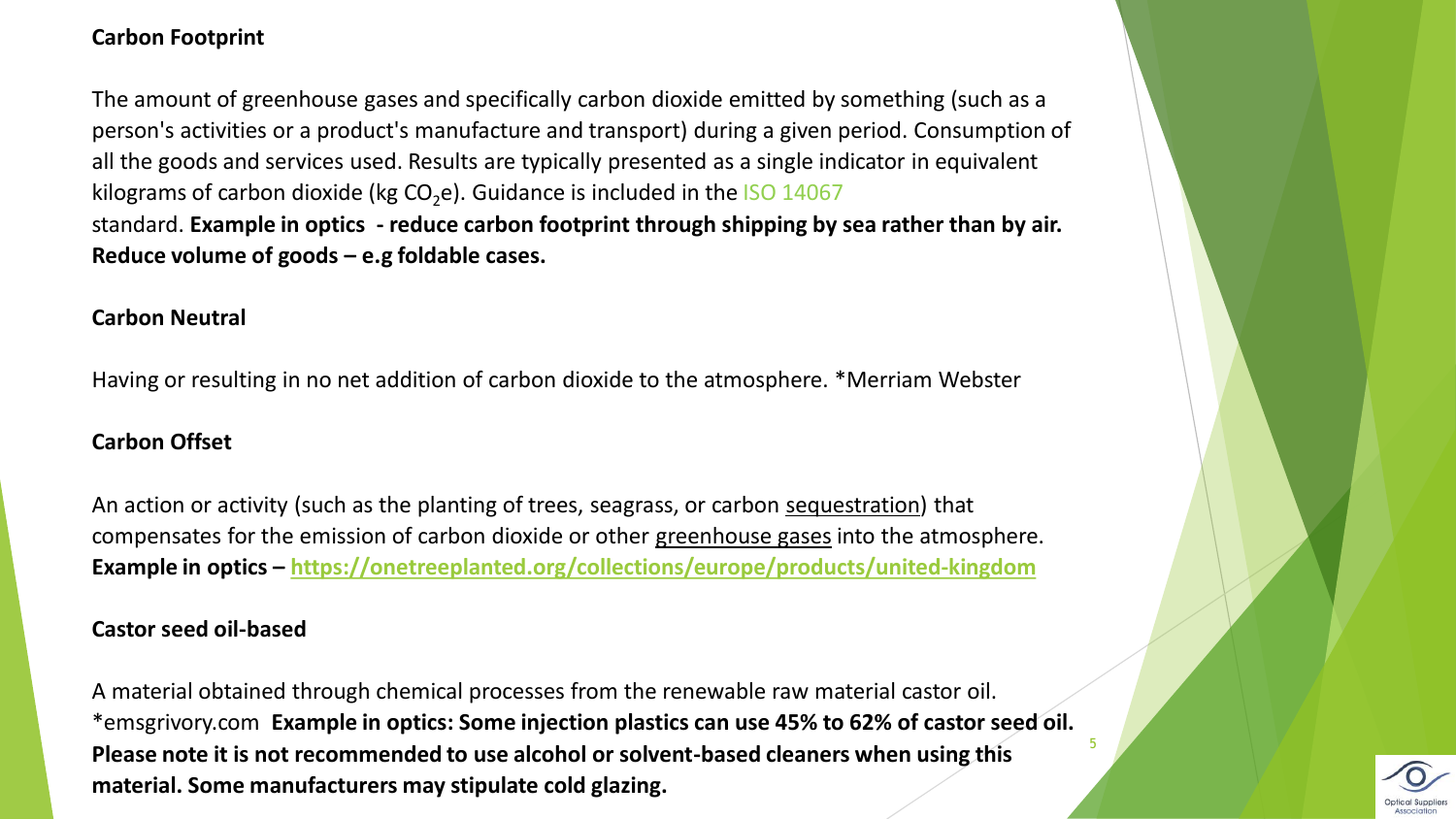#### **Circular Economy**

An economic system that replaces the 'end-of-life' concept with reducing, alternatively reusing, recycling, and recovering materials in production/distribution and consumption processes. A circular economy is one that produces no waste and pollution, by design or intention. It keeps products, parts, and materials at their highest use and value at all times. See also closed loop production.

\*Policies for transitioning towards a circular economy: Expectations from the European Union. (Hartley, Van Santen & Kirchherr, 2020)

#### **Circular Products**

Physical products (any type of goods that can be physically touched) are designed in ways that are aligned with one or more of the circular economy principles, and remain neutral towards the other(s), not in alignment. The design must be implementable in practice and at scale (e.g. a bottle designed to be recyclable is only circular if it is used in a system where it actually gets recycled in practice and at scale). Criteria for circular design are listed in the indicator list under 6d. Category 1 and 6d. Category 2. \*\*

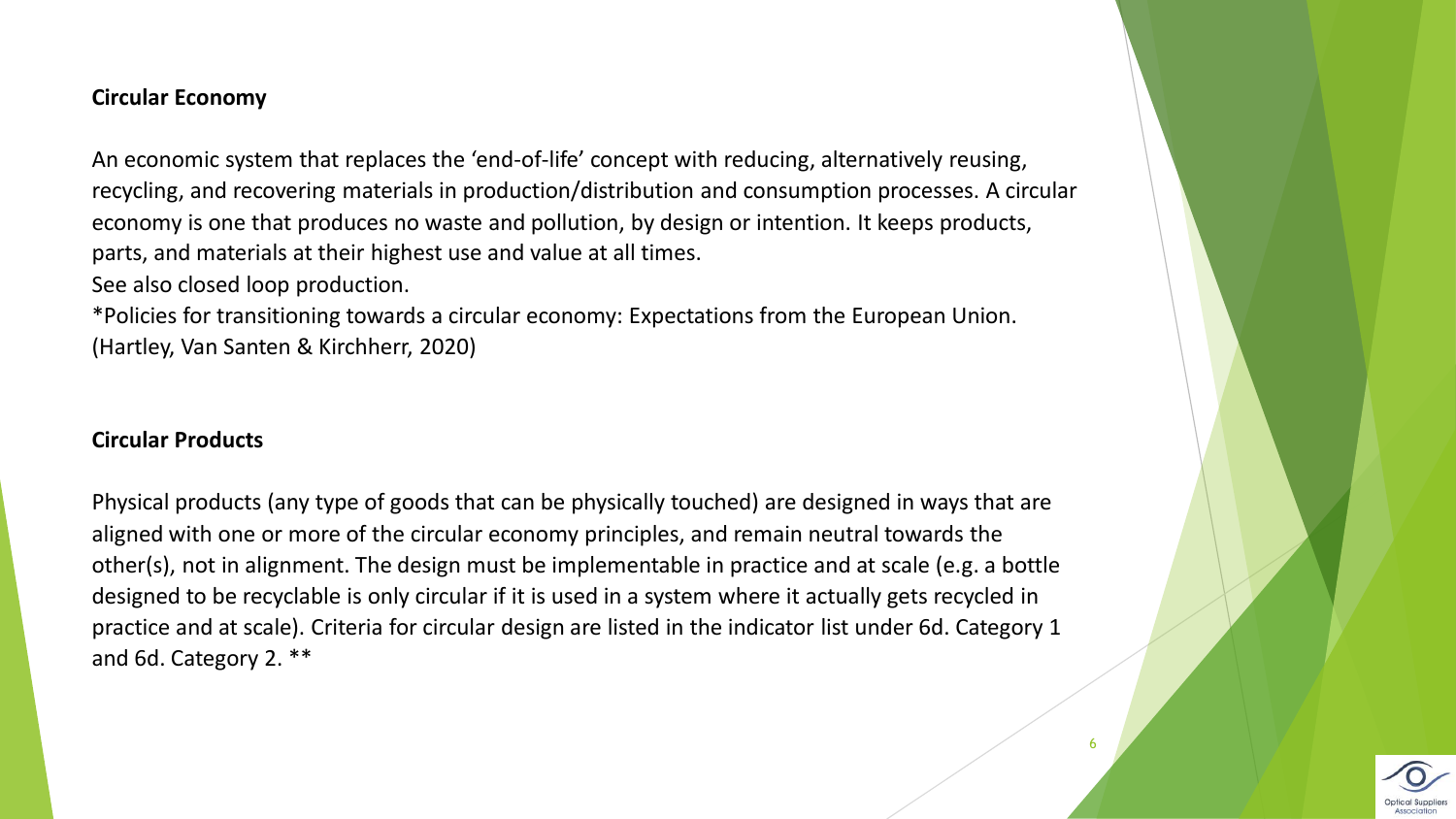#### **Climate Breakdown**

A more recent term used to reflect the severity of the impact of carbon emissions. It describes the fact that the climate conditions that have been present for at least the past 10,000 years, during which human civilization has developed, are no longer stable.

#### **Climate Change**

Significant and long-lasting change in the Earth's climate and weather patterns. \*Merriam Webster Climate change refers to changes in the state of global climate that can be measured over an extended period – usually decades or longer. The UN Framework Convention on Climate Change (UNFCCC) defines it as 'a change which is attributed directly or indirectly to human activity that alters the composition of the global atmosphere and which is in addition to natural climate variability observed over comparable time periods".

Measurable effects of climate change could include heatwaves increasing in frequency or severity; droughts becoming more frequent or longer lasting; average rainfalls decreasing or increasing; storms, hurricanes and cyclones becoming more frequent and severe.

#### **Closed Loop Production**

Closed loop production processes are those that reuse material waste created during the production process for additional products, as well as use the recycled products to create new items. <sup>7</sup>

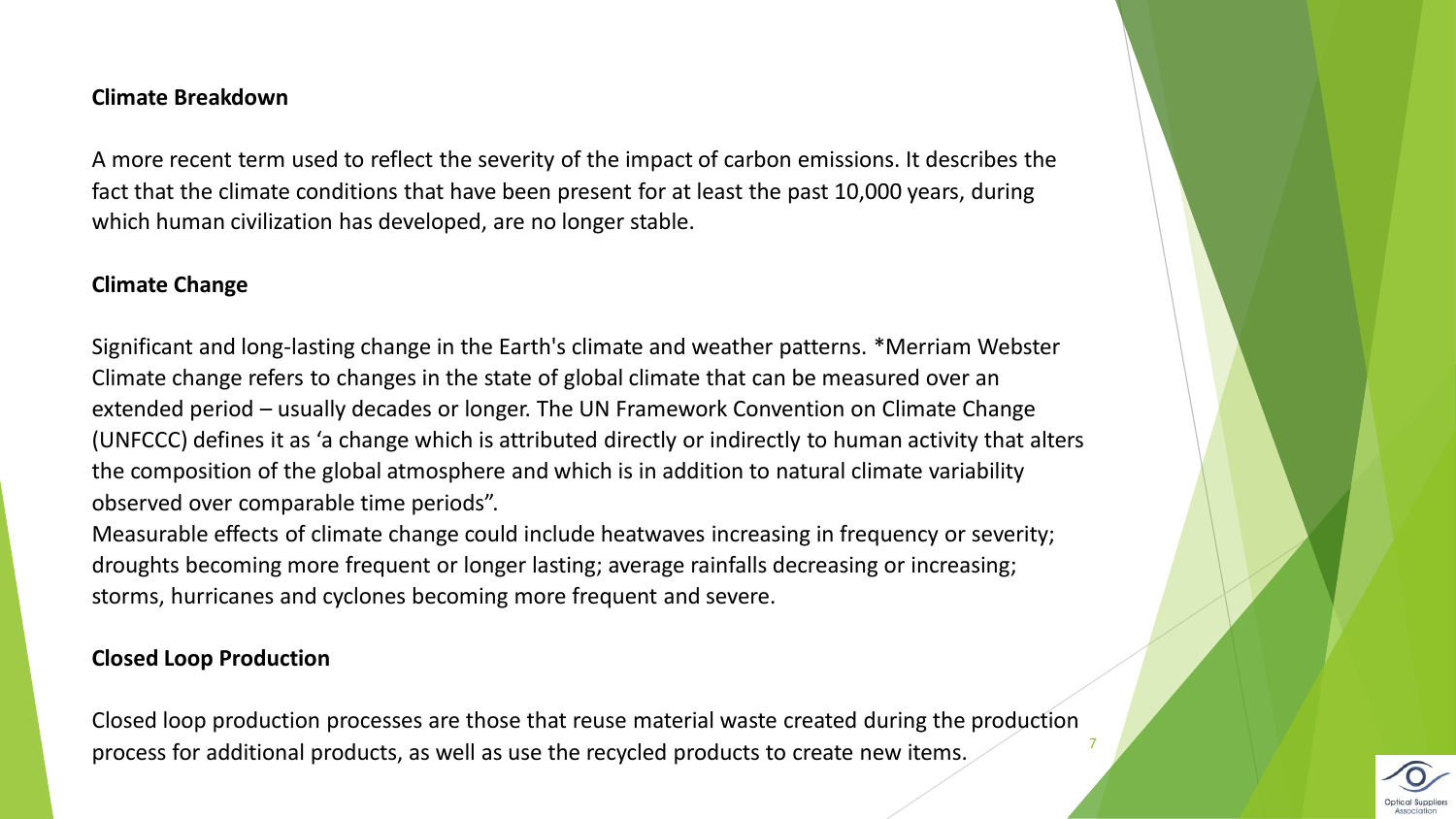#### **Compostable**

Can be used as [compost](https://dictionary.cambridge.org/dictionary/english/compost) when it [decays.](https://dictionary.cambridge.org/dictionary/english/decay) For anything to be legally labelled compostable, it has to have been certified to break down in industrial (council) composting facilities within 180 days. ISO 17088:2008 specifies procedures and requirements for the identification and labelling of plastics, and products made from plastics, that are suitable for recovery through aerobic composting.

# **Corporate Social Responsibility (CSR)**

A concept whereby companies integrate social and environmental concerns in their business operations and in their interaction with their stakeholders on a voluntary basis. \*Commission of the European communities. 2001. *Promoting a European Framework for Corporate Social responsibilities*, COM (2001) 366 final, Brussels. Example: Code of Conduct or PRAGATI initiative.

#### **Cotton-based**

One of the raw materials for bio-acetate is cotton, more specifically the white 'bolls' of cotton plants. Once harvested, this is refined into purified cellulose and then processed via organic synthesis to create cellulose acetate. Cotton is sustainable and has a comparatively short renewable life cycle. **Example in optics – bio-based acetates.** 

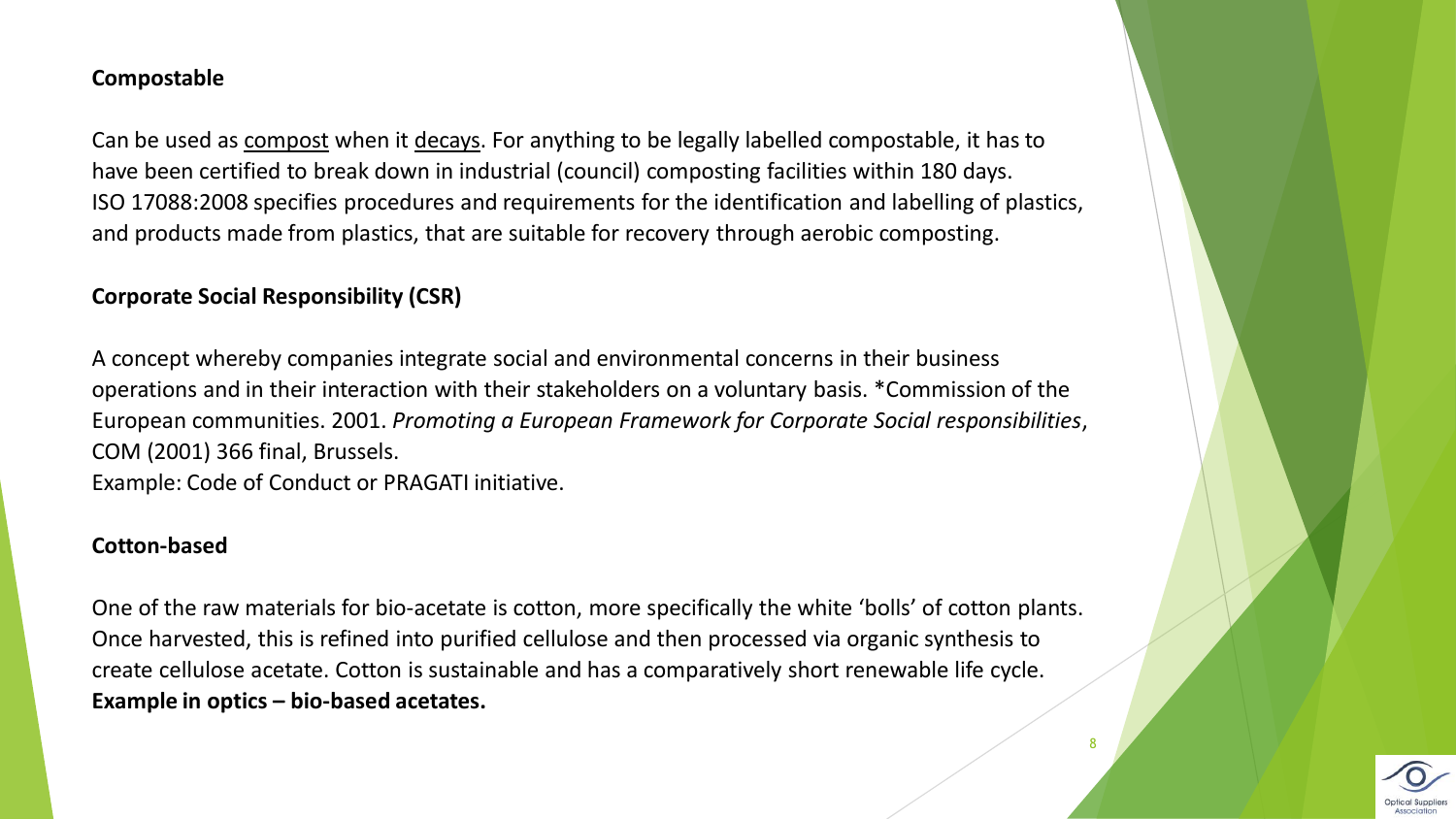#### **Deforestation**

Clearing or thinning of [forests](https://www.britannica.com/science/forest) by humans. Deforestation represents one of the largest issues in global [land use.](https://www.britannica.com/topic/land-use) Estimates of deforestation traditionally are based on the area of forest cleared for human use, including removal of the trees for wood products and for croplands and grazing lands. Deforestation reduces the amount of carbon dioxide that can be absorbed from the atmosphere. \*Britannica

# **ECONYL®**

ECONYL® regenerated nylon is a material produced by Aquafil. It is made entirely from ocean and landfill waste, such as industrial plastic, fabric scraps from clothing manufacturing companies, old carpets and "ghost nets" (lost or abandoned fishing nets). \*econyl.com

# **End of Use**

When products or assets that are no longer of use to the first user but are still in good working order and must change hands (un-refurbished and un-remanufactured) to a new user in order to remain in use.\*

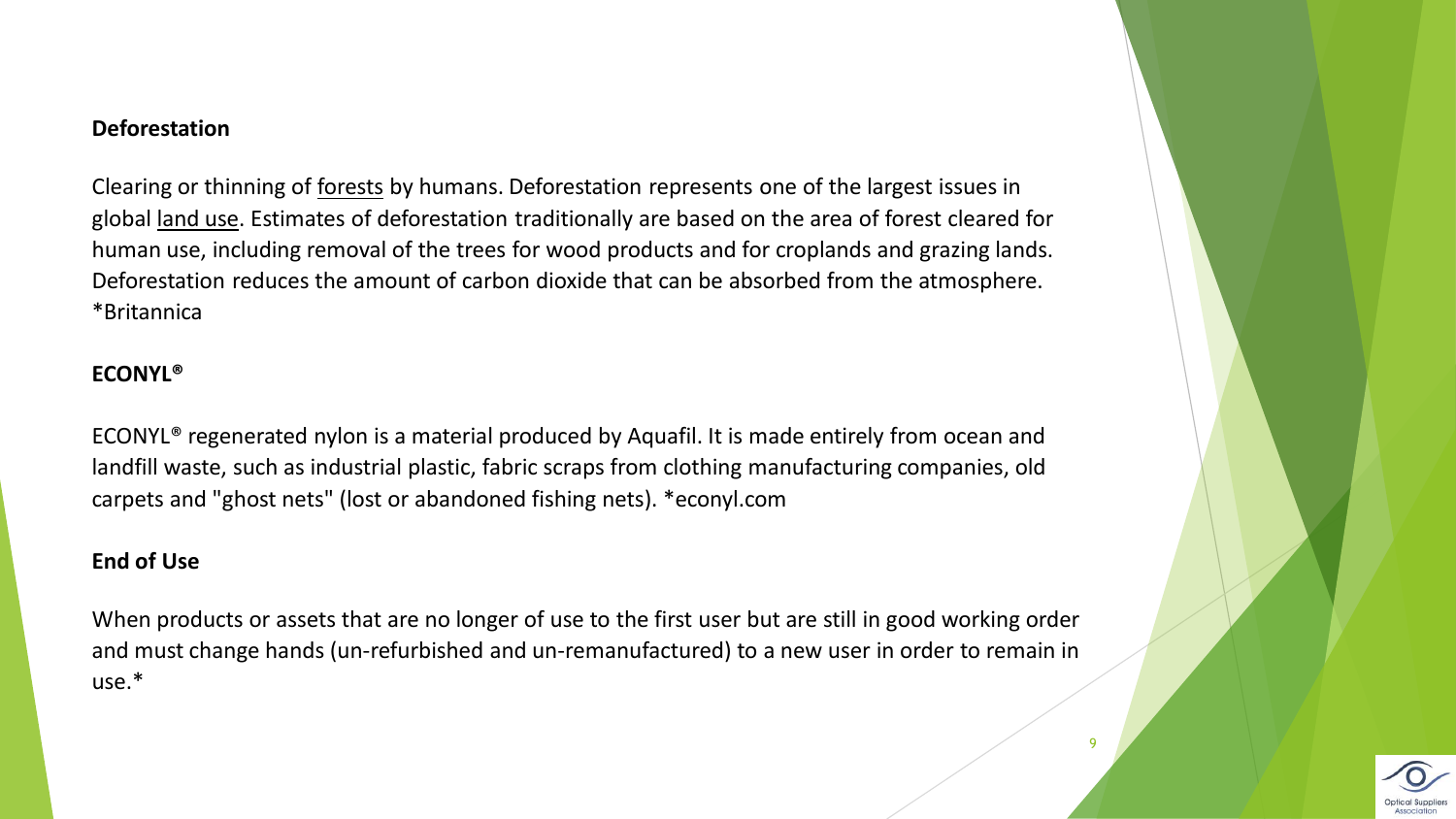# **Energy Management**

The usage and application of technology including planning and operation of both production and consumption of energy with a view to enhance energy efficiency of an organisation. The principal objectives of energy management are conservation of resources, saving budget and preventing climate change. \*[Introduction to energy and sustainable development,](https://www.sciencedirect.com/science/article/pii/B9780128146453000018) M.M. Islam, M. Hasanuzzaman, in [Energy for Sustainable Development,](https://www.sciencedirect.com/book/9780128146453/energy-for-sustainable-development) 2020 ISO 14001:2015 specifies the requirements for an environmental management system that an organization can use to enhance its environmental performance.

### **Environmental, Social and Governance (ESG)**

Environmental, social, and governance (ESG) criteria are a set of standards for a company's operations that socially conscious investors use to screen potential investments. Environmental criteria consider how a company performs as a steward of nature. Social criteria examine how it manages relationships with employees, suppliers, customers, and the communities where it operates. Governance deals with a company's leadership, executive pay, [audits,](https://www.investopedia.com/terms/a/audit.asp) [internal controls](https://www.investopedia.com/terms/i/internalcontrols.asp), and shareholder rights. \*Investopedia.com

#### **FSC**

Forest Stewardship Council. International non-profit organisation dedicated to promoting responsible forestry. FSC certifies forests all over the world to ensure they meet the highest environmental and social standards. Products made with wood and paper from FSC forests are marked with a 'tick tree' logo.\*fsc-uk.org **Example in Optics: Cardboard packaging, point of sale or cases.** 10

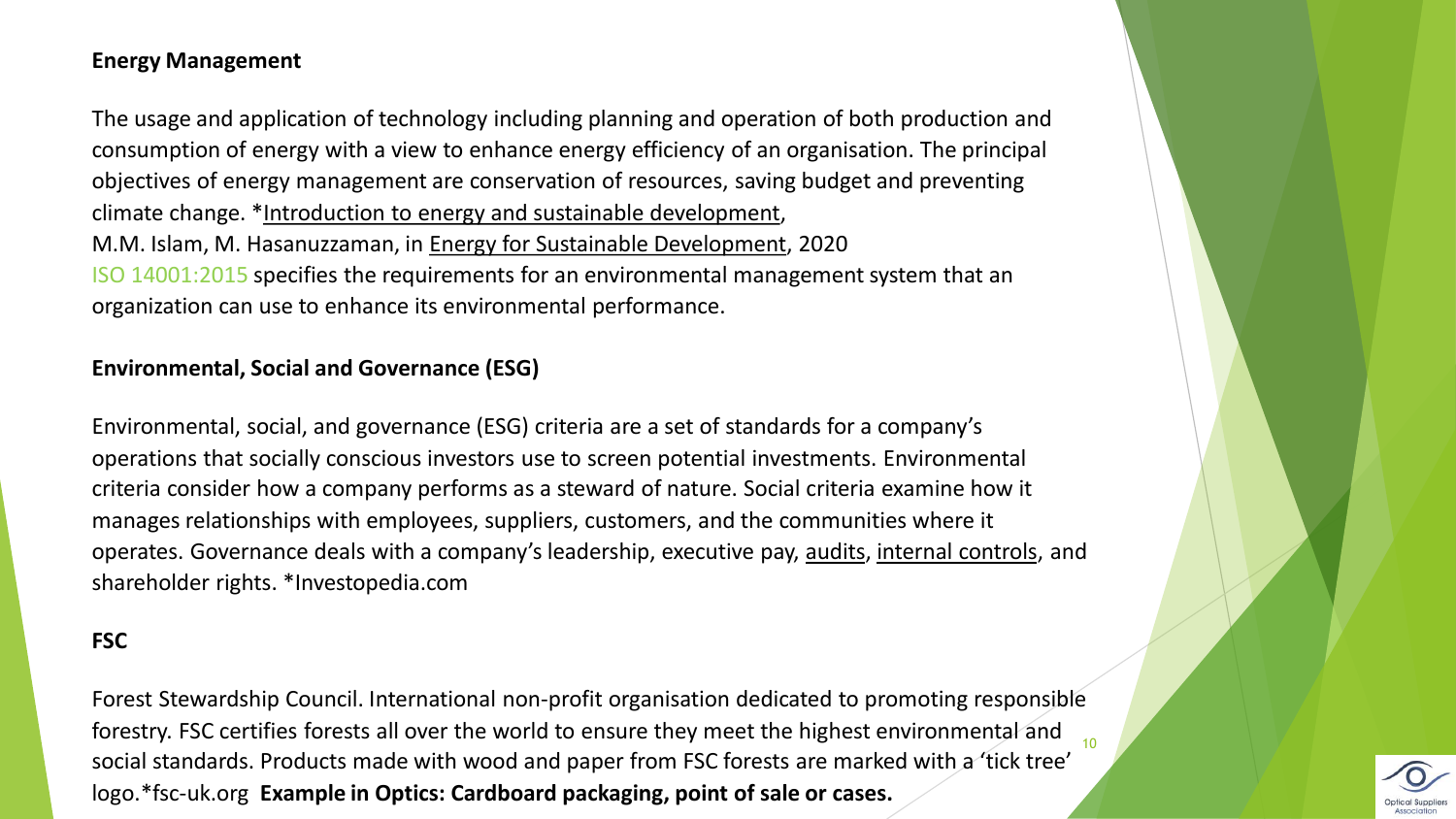# **G850 Rnew®**

Rnew® is produced by Rilsan® (a sub-brand of Arkema), and is a high-performance transparent copolyamide, partially based on renewable resources. This grade has been specially designed for injection moulding applications, ideally suited for optic as high-end eyewear frames. Percentage of renewable carbon according to ASTM D 6866: 45%. Arkema is one of the initiators of Pragati, therefore ensuring the castor seed oil used to make G850 comes from a renewable source. \* extremematerials-arkema.com

# **Global Recycle Standard (GRS)**

The GRS is an international, voluntary, full product standard that sets requirements for third-party certification of recycled content, chain of custody, social and environmental practices and chemical restrictions. *Please see link on page [23](#page-22-0) for websites on certification for the GRS.* 

# **Global warming and global heating**

An increase in the overall surface temperature of the earth. Climate scientists have tracked an upward trend in temperatures since around 1850, when fossil fuel use rapidly increased due to the industrial revolution. This change in temperature makes it clear that the rapid increase in global temperatures that we are experiencing is caused by human activity. In comparison, natural changes in the earth's temperature (e.g. changes that brought about ice ages) happen over periods of thousands of years.

Global heating has come into use more recently because it more accurately describes the fact that human activity is actively 'heating' the planet, rather than the planet simply warming on its own.

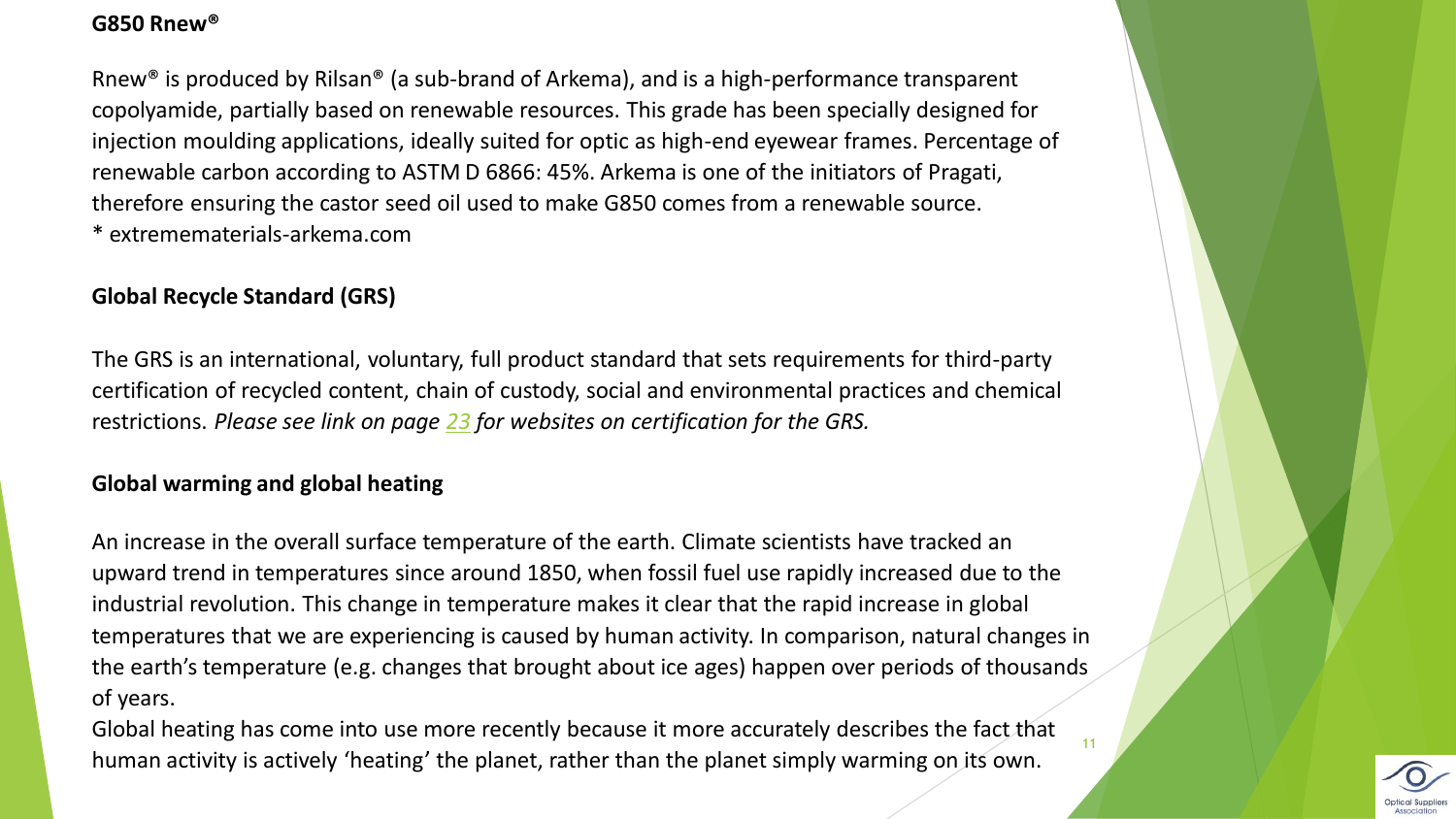# **Green Energy**

Any energy type that is generated from natural resources, such as sunlight, wind, or water. The key to these energy resources is that they don't harm the environment through factors such as releasing greenhouse gases into the atmosphere. \*twi-global.com

#### **Greenhouse gases**

[Gases \(including carbon dioxide and methane\) in the earth's atmosphere that](https://www.britannica.com/science/infrared-radiation) absorb infrared radiation (net [heat energy](https://www.britannica.com/science/heat)) emitted from Earth's surface and reradiate it back to Earth's surface.The increasing concentration of carbon dioxide and methane in the atmosphere causes more heat to be trapped, raising the average temperature of the earth's surface. This is known as the greenhouse effect. ISO 14064-1:2018 specifies principles and requirements at the organization level for quantification and reporting of greenhouse gas (GHG) emissions and removals.

#### **Greenwashing**

Marketing and Advertising activities that mislead consumers and make them believe a company is doing more than they actually are with regards to environmentally friendly products or services.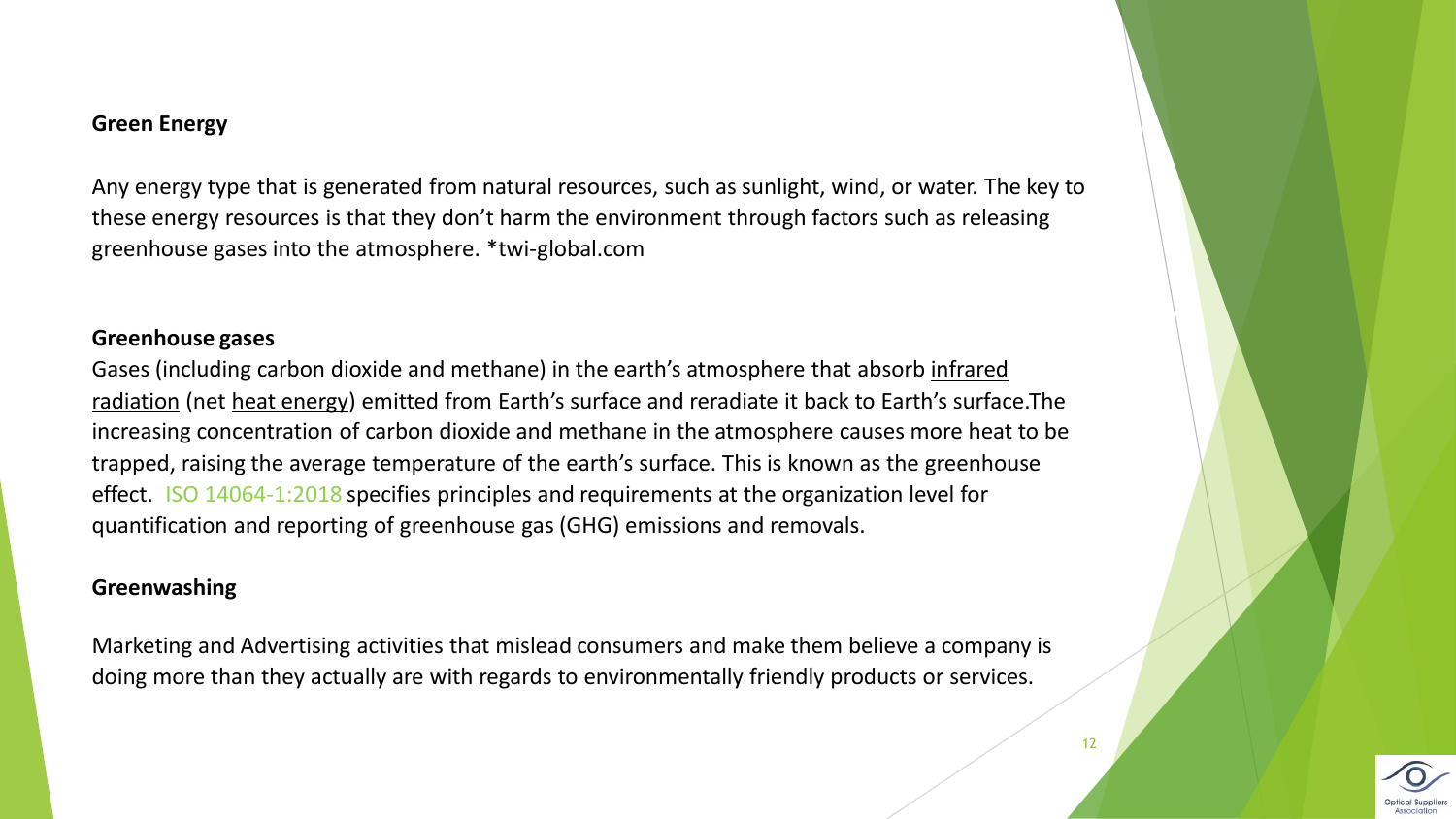# **LDPE**

Low-Density Polyethylene. Thermoplastic is created from the monomer ethylene. \*Plasticexpert.com

**Example in Optics - Frame bags can be made from LDPE and can be recycled at specialized recycling centers like those found at supermarkets. LDPE can be made biodegradable with an added additive.** 

# **Life cycle**

A life cycle is a course of events that brings a new product into existence and follows its growth into a mature product and eventual critical mass and decline. The most common steps in the life cycle of a product include product development, market introduction, growth, maturity, and decline/stability. \*Investopedia.com

#### **Marine plastic**

Any plastic material that inadvertently makes its way out to sea. Marine litter is any human-created waste that has been discharged into the coastal or marine environment, either deliberately or accidentally.\*plasticpackagingfacts.org Examples: Fishing nets, drinking bottles and carrier bags carrier bags that have found their way into the world's seas and oceans. The matrix of the world's seas and oceans.

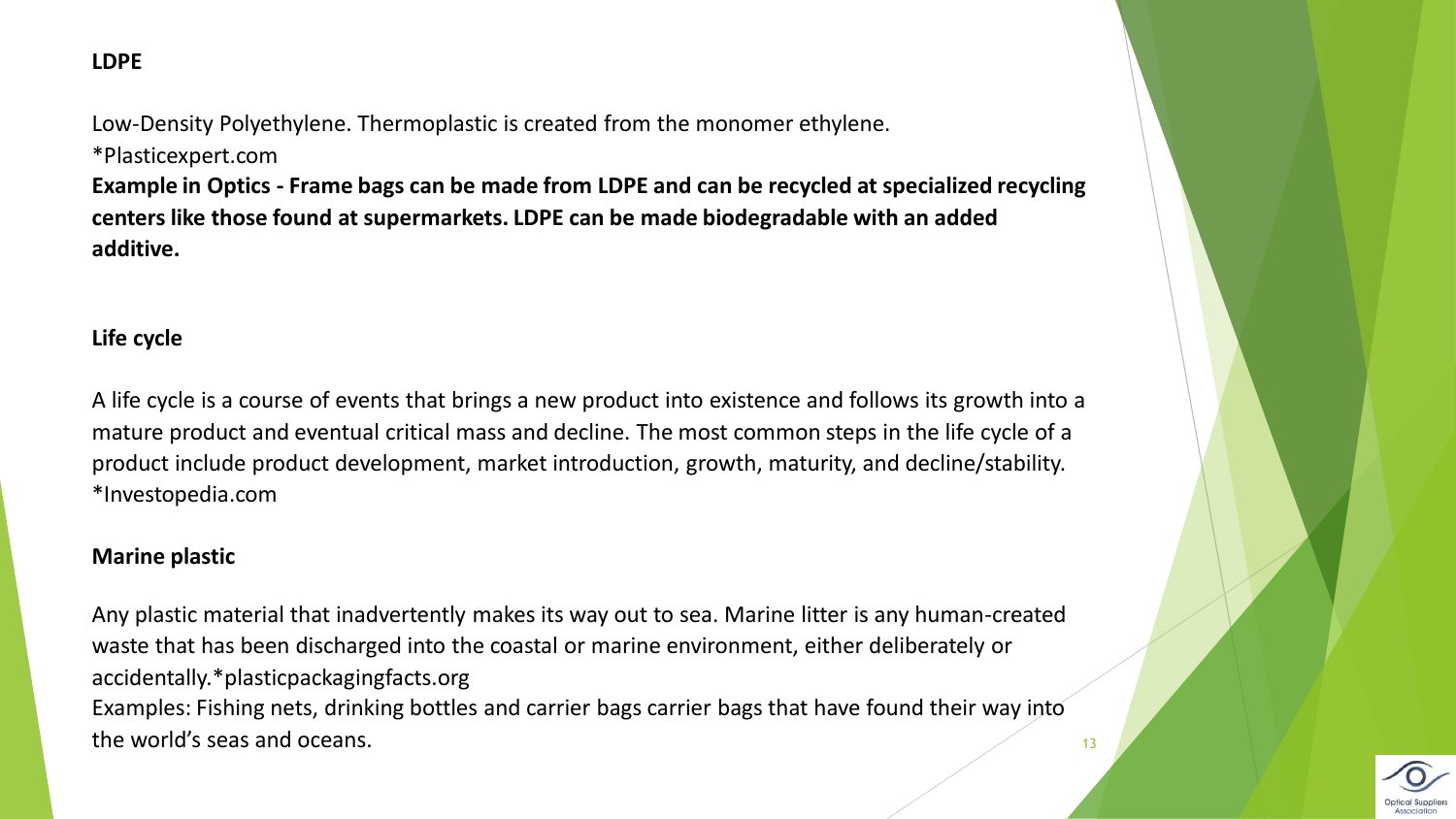# **Micro-plastic**

Microplastics are bits of plastic less than 5mm in size. They have been found everywhere from beaches to the deepest parts of the ocean. **Example in optics – residue from lens glazing potentially entering water system.** 

#### **Naturally derived**

Any ingredient whose starting material originates from plants, minerals, microbes, or animals that may be adapted to provide performance.

\* honest.com

#### **Net Zero**

A state in which the greenhouse gases going into the atmosphere are balanced by removal out of the atmosphere. The aim is to reduce emissions to as close to zero as possible, with the small amount of remaining emissions absorbed through natural carbon sinks like forests, and new technologies like carbon capture.

https://www.gov.uk/government/publications/net-zero-strategy

# **New Product Development (NPD)**

Original products, product improvements, product modification and new brands that the firm develops through its own research and development efforts. \*economicsdiscussion.net



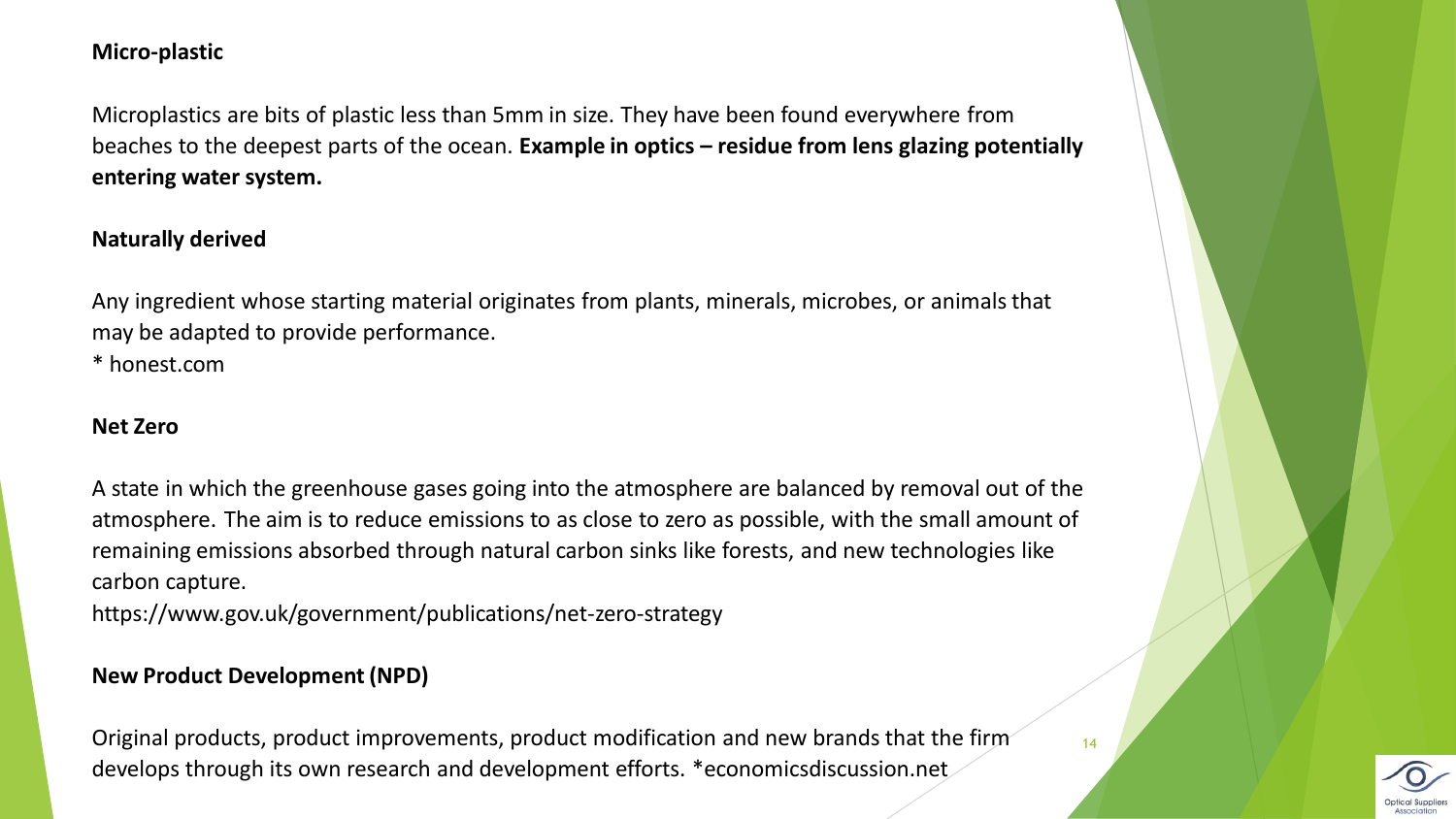#### **Non-toxic plasticiser**

A plasticiser is an additive that is used in acetate to give it stability and flexibility, and a non-toxic plasticiser is naturally derived and less harmful to the environment.

#### **Oxo-degradable**

Neither a bioplastic nor biodegradable plastic, but a conventional plastic mixed with an additive to imitate biodegradation. Oxo-degradable plastics fragment into microplastics, but don't break down at the molecular or polymer level like biodegradable and compostable plastics. The resulting microplastics are left in the environment indefinitely until they eventually fully break down. \*greendotbioplastics.com

#### **Packaging Plastics**

The wrapping material around a consumer item that serves to contain, identify, describe, protect, display, promote and otherwise make the product marketable and keep it clean. \* entrepreneur.com **Example in optics – frame bags, side sleeves, demo lenses and contact lens packaging**

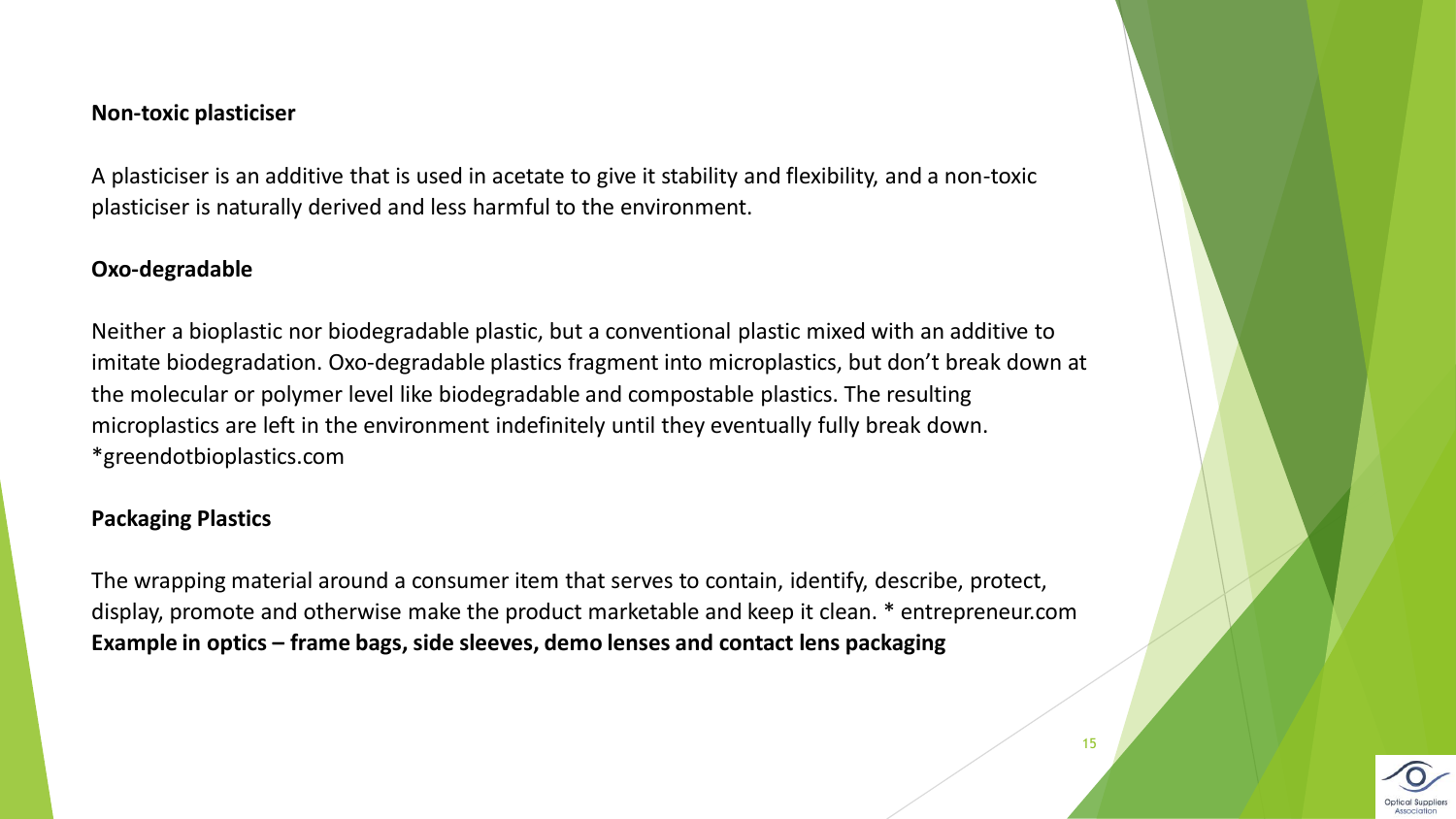# **PRAGATI Initiative**

The goal of Pragati is to enhance castor productivity and enable sustainable castor crop production in that country, where the bulk of the world supply is produced. The programme seeks to stimulate the use of good agricultural practices to increase yield and farmer income and the efficient use of water resources, in addition to maintaining soil fertility. Emphasis is also placed on education and the adoption of good waste management practices, enabling better health and safety practices, and respecting human rights. \*sustainableplastics.com

#### **Recyclable**

Able to be recycled. \*dictionary.cambridge.org

Note: this does not necessarily mean that there are facilities to recycle a product or that it is economic to do so. **Example in optics – Teraacycle and Recycline –** *see links on page [23](#page-22-0) for full details*

# **Recycling**

Reduce a product all the way back to its basic material, reprocessing and reusing them to make new products, components, or materials. Significant value and embedded energy are lost in the process. In a circular economy, recycling is the last resort action. \*\*

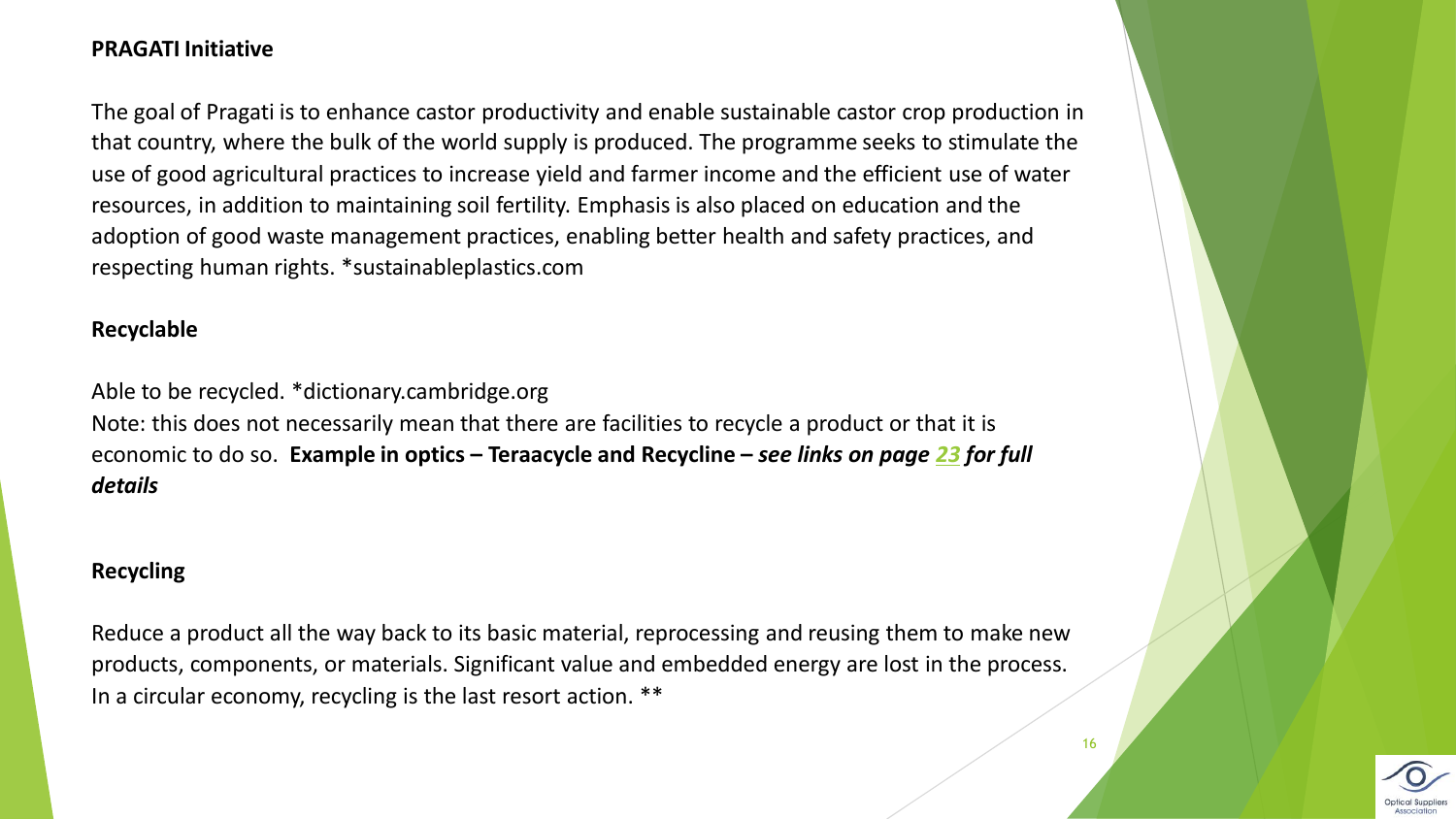# **Recycled Stainless Steel**

Reclaimed or industrial scarp stainless steel that has been recycled accounting for savings of nearly 33% of the energy used in current [austenitic stainless-steel](https://www.unifiedalloys.com/blog/stainless-grades-families/) production worldwide. If all stainless came from 100% recycled stainless global energy consumption used in stainless steel production would drop a further 51%. \*unifiedalloys.com

#### **Redistribute**

The repeated use of a product or component for its original intended purpose without significant modification, but potentially involving cleaning or small adjustments so it is ready for the next use. \*\*

#### **Reforestation**

Bringing the forest back to an area where it was destroyed. The restoration process of destroyed or damaged forest. \*conservation.org

#### **Refurbish**

Return a product to good working order. This can include repairing or replacing components, updating specifications, and improving cosmetic appearance. For example, a sofa can be refurbished by replacing a worn cover with a new one, perhaps more modern design. 17

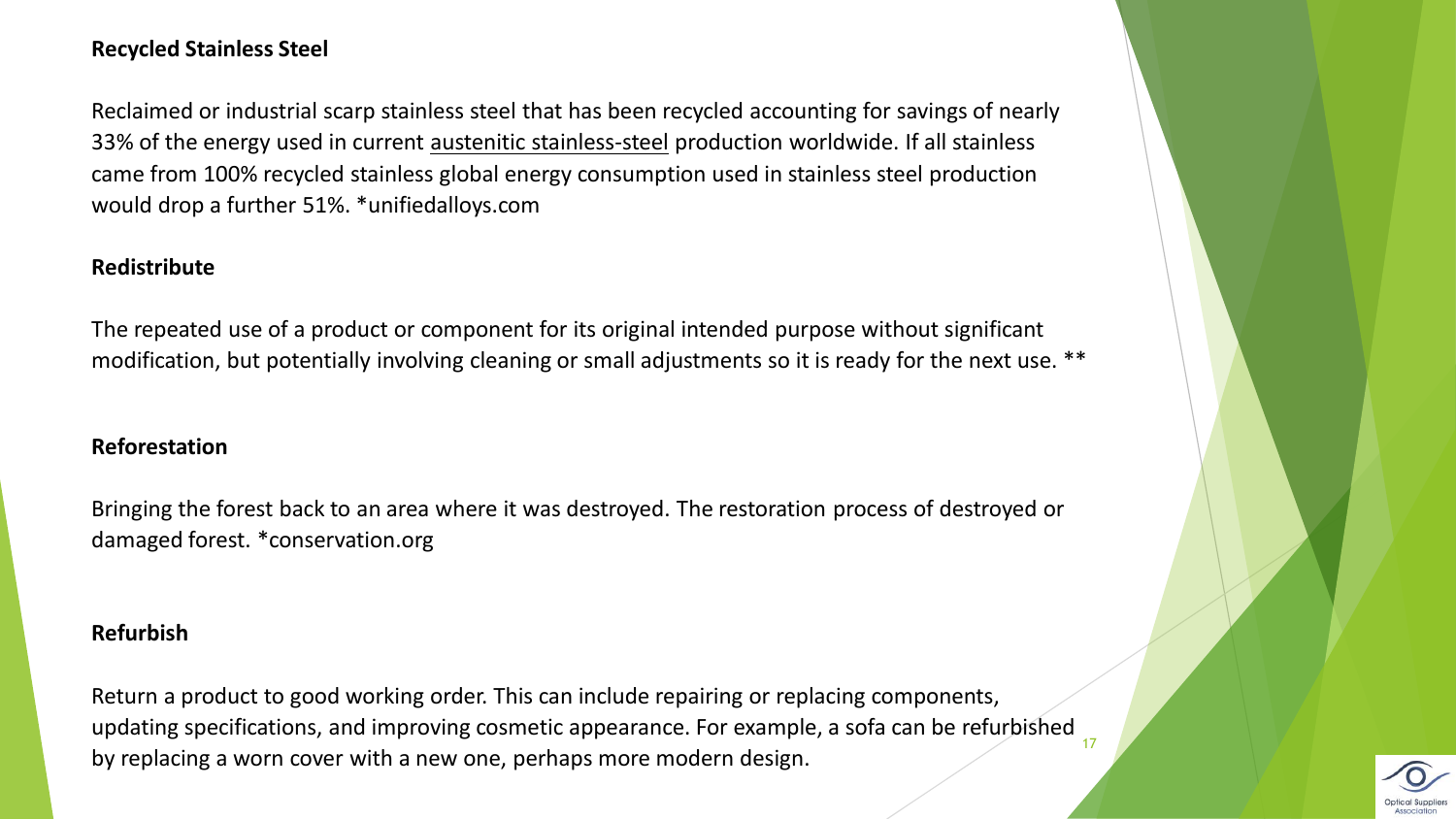#### **Renewable**

Energy sources that are naturally replenished, rather than getting depleted when used. \*dictionary.cambridge.org

#### **Renewable energy sources**

This includes wind, solar power, geothermal, hydropower, tidal, biomass and bioenergy (ethanol, biodiesel).

#### **Renewable materials**

Materials that are continually replenished at a rate equal to or greater than the rate of depletion (compare ISO 14021: Environmental labels and declarations – self-declared environmental claims, type II environmental labelling). Renewable materials include, for example, cotton, hemp, maize, wood, wool, leather, agricultural by-products, nitrogen, carbon dioxide, and sea salt. To fit in a circular economy, such materials (where relevant) must be produced using regenerative production practices. \*\* **Example in optics – cotton based acetates or castor seed oil based injections**

#### **Re-purpose**

To [find](https://dictionary.cambridge.org/dictionary/english/find) a new use for an [idea](https://dictionary.cambridge.org/dictionary/english/idea), [product,](https://dictionary.cambridge.org/dictionary/english/product) or [building.](https://dictionary.cambridge.org/dictionary/english/building) \*dictionary.cambridge.org 18



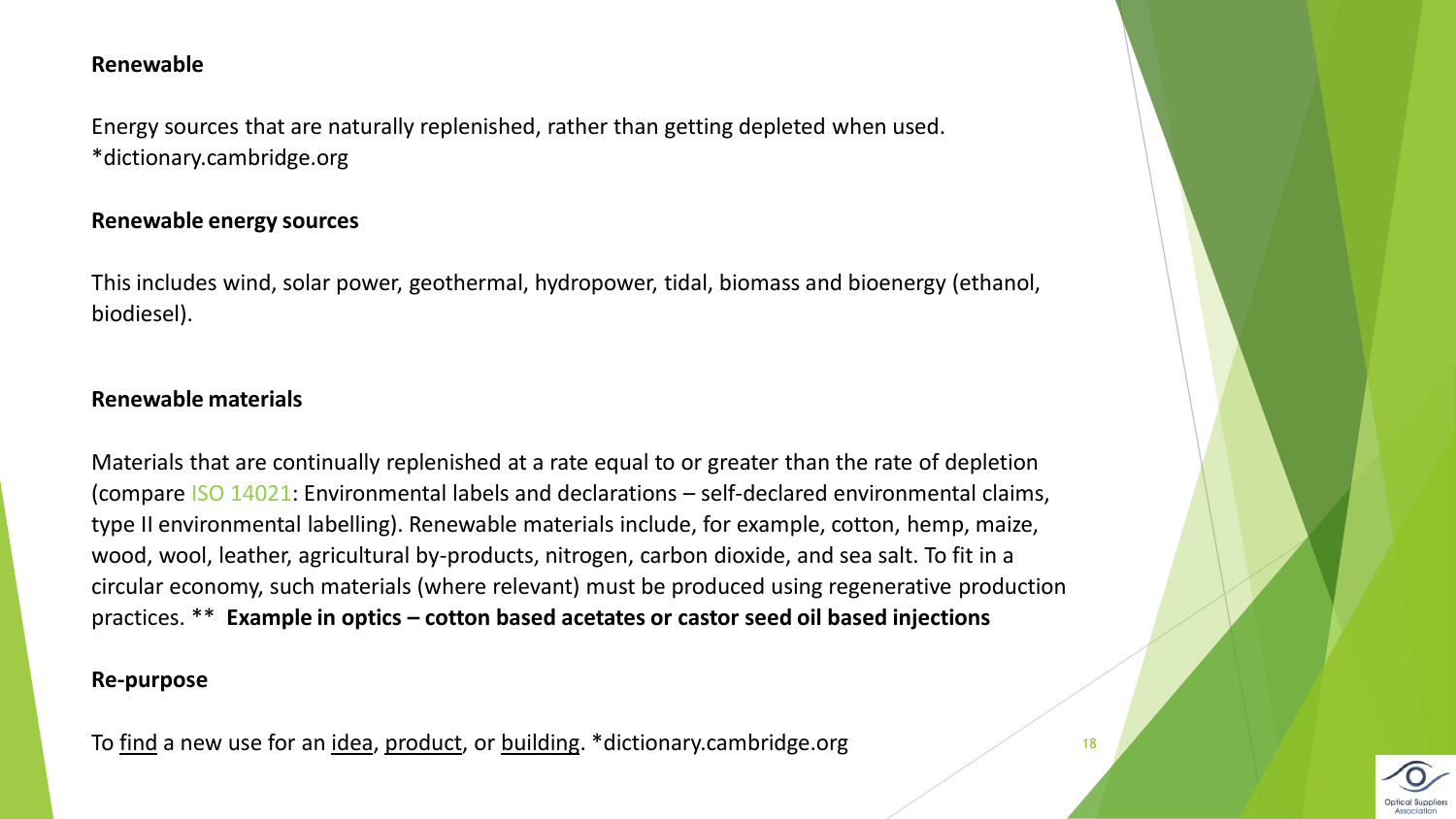# **Research and Development (R&D)**

Activities companies undertake to innovate and introduce new products and services. Often the first stage in the development process. The goal is to take new products and services to market and add to the company's [bottom line.](https://www.investopedia.com/ask/answers/difference-between-bottom-line-and-top-line-growth/) \*Investopedia.com

#### **Re-use**

The repeated use of a product or component for its original intended purpose without significant modification, but potentially involving cleaning or small adjustments so it is ready for the next use. \*\*

#### **rPET**

Recycled PET plastic produced without exhausting natural resources anything made from PET can be replaced with rPET. \*preventedoceanplastic.com **Example in optics -cases and frames can be made out of rPET.**

**Single-use plastic** 

Used once, or for a short period of time, before being thrown away. **Examples in optics - frame bags, demo lenses, frame side sleeves, and contact lens packaging.**

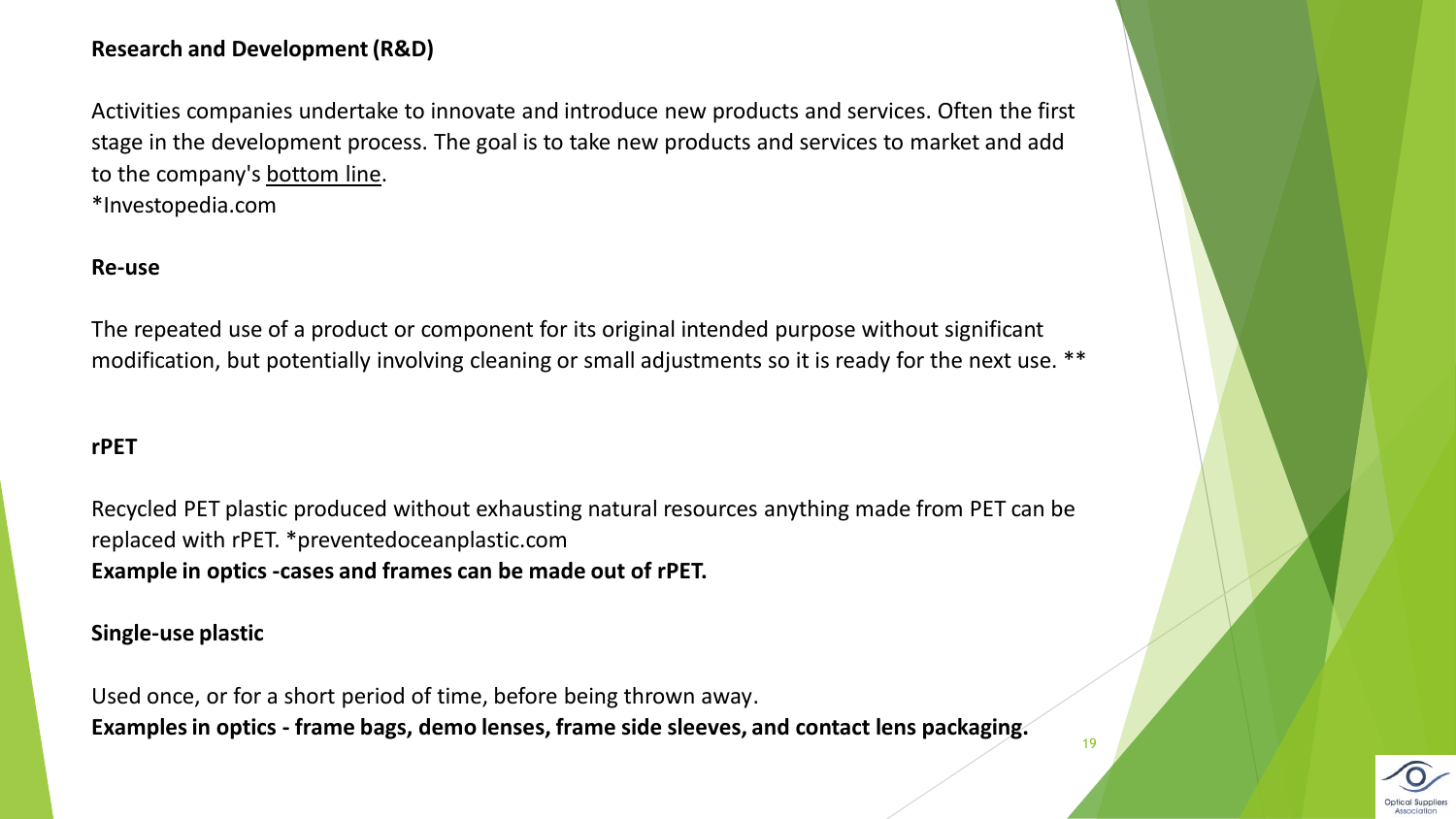#### **Sustainable Business**

Where profitability, concern for the environment and social commitment are in harmony. Running a sustainable business involves, for example, using own resources economically and reducing any negative environmental impact.

\*verksamt.se

# **Sustainable Development Goals (SDG)**

A collection of 17 interlinked global goals designed to achieve a better and more sustainable future for all. The SDGs were set in 2015 by the United Nations General Assembly and are intended to be achieved by the year 2030.

# **Sustainable Production**

The material was grown in a way that preserves the ecosystem without degrading it further but falls short of being regeneratively produced. Sustainable production is considered a transitional stage towards a regenerative way of producing materials. Most well-known sustainability certification schemes fall under this category (e.g, FSC 100%, Rainforest Alliance). \*\*

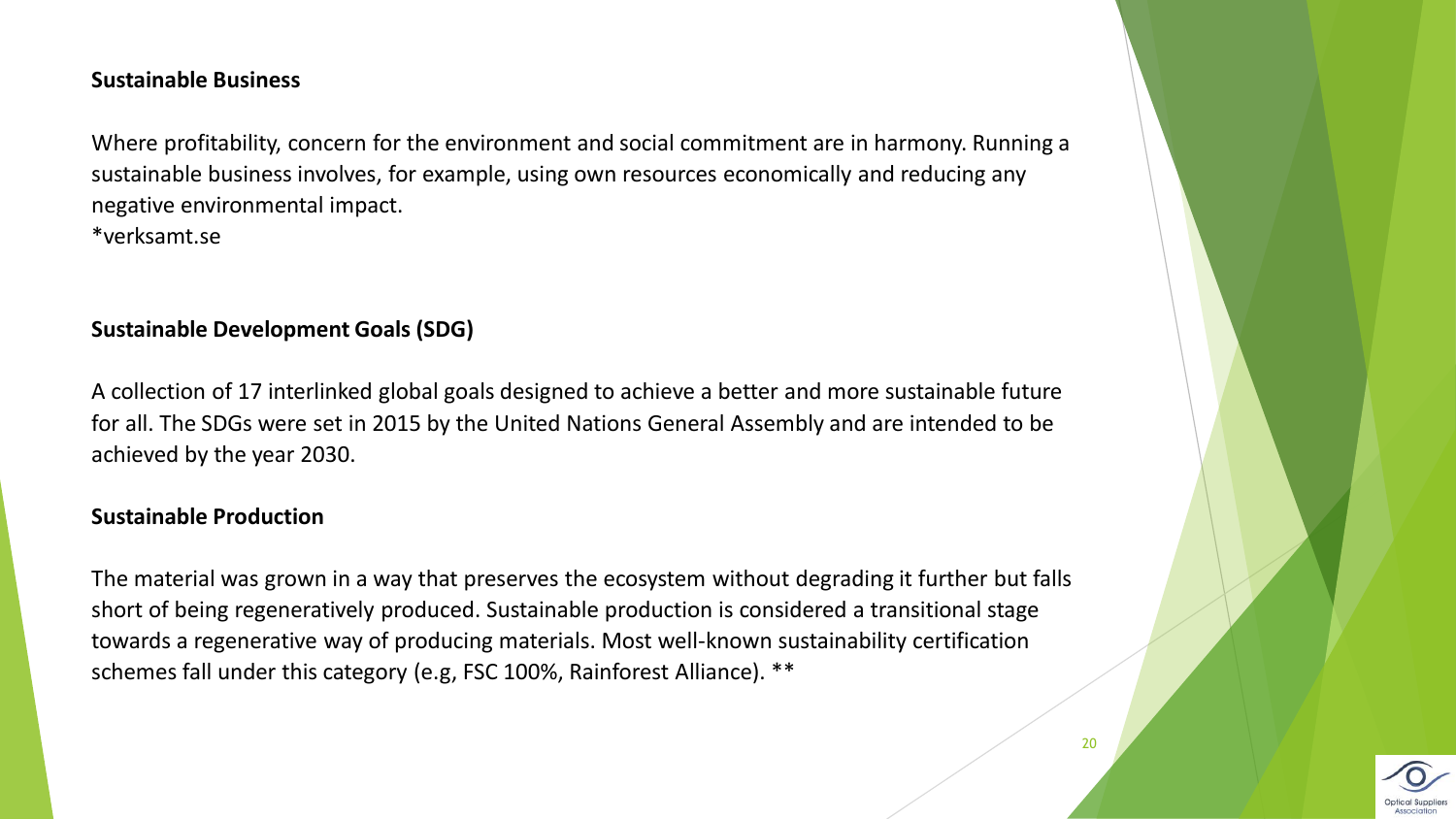#### **UK Plastic Tax**

Tax that will apply to plastic packaging manufactured in, or imported into the UK, that does not contain at least 30% recycled plastic. Plastic packaging is packaging that is predominantly plastic by weight. It will not apply to any plastic packaging which contains at least 30% recycled plastic, or any packaging which is not predominantly plastic by weight. Imported plastic packaging will be liable to [the tax, whether the packaging is unfilled or filled. See https://www.gov.uk/guidance/check-if-you](https://www.gov.uk/guidance/check-if-you-need-to-register-for-plastic-packaging-tax)need-to-register-for-plastic-packaging-tax for full information.

### **Water consumption**

The amount of water that is taken (or withdrawn) from the source is called the water intake, and the amount that is returned is called the water discharge. The difference between the water intake and the water discharge is the amount consumed.

\*safewater.org

Disclaimer: this list is non-exhaustive. These definitions are provided to assist in understanding issues relating to sustainability but should not be treated as definitive. Different organisations can offer different definitions of certain terms. We have sought to use those that are most widely used/understood. We have also avoided including any comment when providing definitions for items that are perceived differently in terms of value – for example the pros and cons of carbon offsetting. None of the definitions provided can be taken to assume a particular belief or recommendation on the part of 21 the OSA.

\*\*Definitions from Circulytics, the Ellen MacArthur Foundation. <https://ellenmacarthurfoundation.org/resources/circulytics/overview> Other un-noted definitions are based on literature from European Bioplastics Environmental Communications Guide, Earth Shift Global, Global Bright Futures and Sustainable Review.

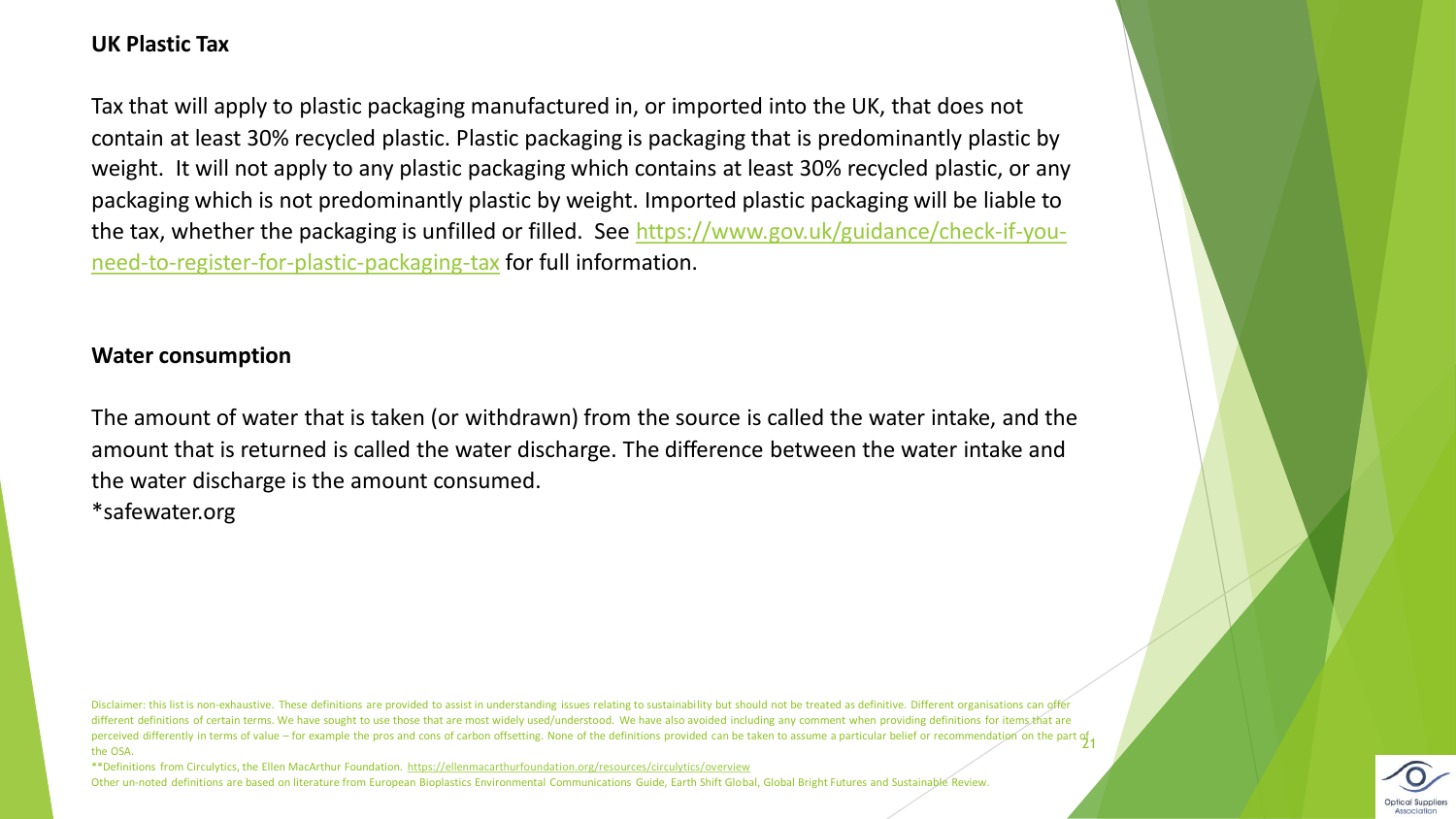# Relevant Standards

*OSA members are entitled to a 15% discount off most standards. Please contact [mmacritchie@osa-uk.co.uk](mailto:mmacritchie@osa-uk.co.uk) for more information* 

**ISO 14001:2015** – Environmental Management Systems **ISO 14064** – Greenhouse Gas Emissions and Removals Quantification and Reporting **ISO 14064-1:2018** – Greenhouse Gases – Part 1 Quantification and Reporting of Greenhouse Gas Emissions and Removals **14064-2:2019** – Greenhouse Gases – Part 2 - Quantification, Monitoring and Reporting of Greenhouse Gas Emission Reductions or Removal Enhancements **ISO 14064-3:2019** – Greenhouse Gases – Part 3 - Verification and Validation of Greenhouse Gas **Statements ISO 14021:2016** - Environmental labels and declarations — Self-declared environmental claims (Type II environmental labelling) **PAS 2060** Carbon Neutrality Standard **ISO 14067:2018** - Greenhouse gases — Carbon Footprint of Products **PAS 2050:2011** - Specification for the Assessment of the Lifecycle of Greenhouse Gas Emissions of Goods and Services **ISO 50001** – Energy Management Systems

**Modern Slavery Act 2015** – Slavery, Human Trafficking and Exploitation Legislation **B Corp** – Social and Environmental Impacts Standards *(B Corporation status can be achieved by receiving accreditation from B Lab (a non-profit organisation). Certification requires a score of at least 80 (out of 200) against 5 areas of impact: Governance, Community, Workers, Environment and Customers.)* 22